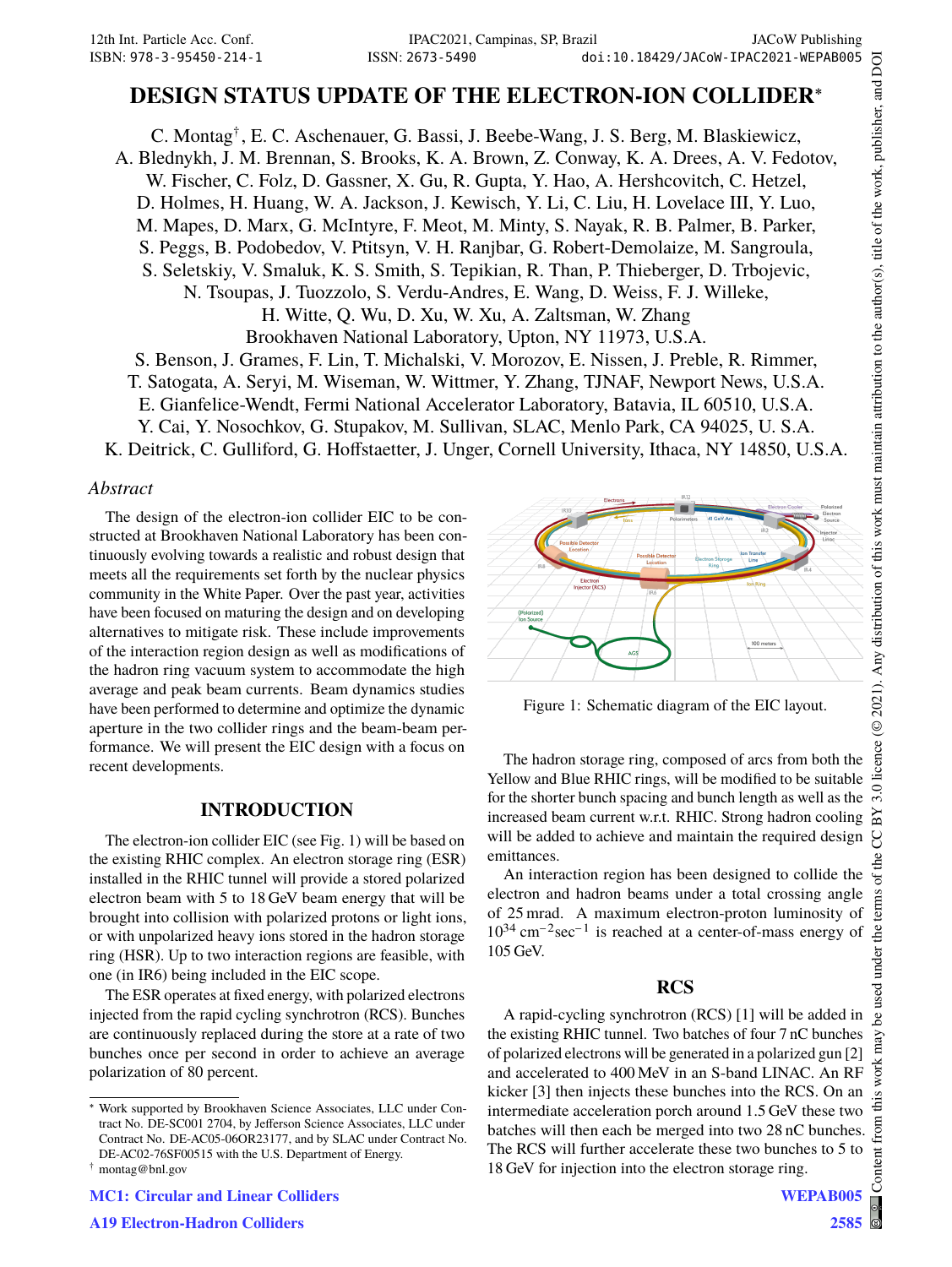DOI

of the work, publisher, and

title

author(s).

to the

maintain attribution

must work

Any distribution of this

2021).  $\odot$ 

of the CC BY 3.0 licence

terms

under the

this work may be used

from

The conditions for depolarizing intrinsic and imperfection resonances can be expressed as

$$
a\gamma = nP \pm Q_y \quad \text{intrinsic,} \tag{1}
$$

$$
a\gamma = nP \pm [Q_y] \qquad \text{imperfection,} \tag{2}
$$

where  $a = 1.16 \times 10^{-3}$  is the anomalous magnetic moment of the electron, P the periodicity of the accelerator,  $[Q_y]$ denotes the integer part of the vertical tune, and  $n$  is an integer. The lattice of the RCS has a high periodicity of  $P = 96$  and an integer tune of  $[Q_y] = 50$  in order to be free of both intrinsic and imperfection spin resonances over the entire energy range from 400 MeV to 18 GeV, thus avoiding these depolarizing resonances on the ramp.

## **ELECTRON STORAGE RING**

The electron storage ring (ESR) stores up to 2.5 A of spin polarized electrons in up to 1160 bunches, with the beam current limited by the superconducting RF system [4, 5] capable of providing 10 MW of power to the beam. The bending sections in the arcs are realized as super-bends that increase the damping decrement at energies below 10 GeV to facilitate a beam-beam parameter as high as  $\zeta_y = 0.1$  and to aid in providing the desired horizontal emittance of 20 to 30 nm over the entire energy range.

Dynamic aperture evaluation and optimization is being performed. A sextupole configuration yielding sufficient dynamic aperture has been found for the 10 GeV lattice with its FODO cell phase advance of 60 degrees, the focus is currently on the 18 GeV lattice with 90 degrees phase advance [6,7]. Spin tracking studies are underway as well [8,9]. Applicability of a novel compact spin rotator [10] has been studied that would provide more flexibility in the geometric layout of the ESR. Collective effects such as beam induced heating, short-range and long-range wakefields have been studied extensively [11–15], as well as the impact of uneven bunch patterns on the multibunch spectrum [16].

### **AGS BOOSTER UPGRADES**

The AGS Booster has been equipped with an AC dipole to preserve polarization during acceleration of polarized helions to  $|G\gamma| = 10.5$ . While extraction from the AGS Booster at  $|G\gamma| = 7.5$  is possible, it would involve crossing an intrinsic resonance in the AGS. Tracking studies have been performed to evaluate the resulting dynamic aperture with the optics strongly distorted by the Siberian snake [17].

### **HADRON STORAGE RING**

The superconducting hadron storage ring (HSR) is comprised of arcs from both the Blue and the Yellow RHIC rings. The shorter bunch spacing of 10 nsec necessitates new, faster injection kickers [18] that will be relocated to IR4. The feasibility of re-using the existing stripline BPMs despite the higher average and peak beam currents has been investigated [19]. To reduce resistive wall heating and the

WEPAB005

secondary electron yield of the vacuum chamber, copperclad stainless steel screens [20] pre-coated with amorphous carbon [21] will be inserted throughout the entire hadron storage ring. The impact of these sleeves on the impedance has been studied [22], as have been thermal and vacuum performance issues [23,24]. Four additional Siberian snakes will be installed in order to facilitate acceleration and storage of polarized <sup>3</sup>He beams, and to increase spin polarization transmission for protons on the ramp to 275 GeV to nearly 100 percent. The feasibility of polarized deuteron acceleration has been studied as well [25, 26]. Dynamic aperture studies are being carried out [27, 28].

#### **STRONG HADRON COOLING**

To reach a peak luminosity of  $10^{34}$  cm<sup>-2</sup>sec<sup>-1</sup>, the EIC utilizes "flat" hadron beams of unequal transverse emittances. Together with the short RMS bunch length of  $\sigma_s = 6 \text{ cm}$ and a bunch intensity of  $N = 0.7 \times 10^{11}$  protons per bunch this results in an IBS growth time of 2 hours. Achieving and maintaining these emittances in the HSR therefore requires strong hadron cooling, realized in the form of microbunched electron cooling. This scheme is essentially a highbandwidth stochastic cooling system, with an electron beam acting as the pickup and kicker, and a micro-bunch instability utilized to amplify the imprint the protons leave on the electron beam in the pickup section. Accelerator design of the strong hadron cooler is underway [29, 30], and extensive simulation studies are being performed [31]. A high-intensity, low-emittance electron gun for the cooler is under development [32].

As an alternative to strong hadron cooling, a scheme involving the second, unused RHIC ring as a full energy injector to the HSR has been explored as well [33]. In this concept the entire hadron beam is regularly replaced during stores, at intervals of 30 minutes to one hour. However, after a careful analysis of the alternatives this scheme was abandoned in favor of strong hadron cooling.

### **INTERACTION REGION**

The EIC interaction region is based on a total crossing angle of 25 mrad [34]. Detrimental geometric and beam dynamics effects arising from this crossing angle are compensated using crab cavities. Since the proposed crab cavities lack axial symmetry, a multipole analysis has been performed to ensure the applicability of these devices to the EIC [35].

The interaction region design features a  $\pm$ 4.5 m magnetfree region for the detector, and a forward spectrometer magnet for detection of hadrons scattered under small angles. A weak dipole magnet separates the outgoing electron beam from synchrotron radiation and bremsstrahlung photons. Novel magnet designs [36] are employed, all based on conventional NbTi technology in order to reduce risk and cost. The geometric layout of the IR vacuum chamber has been optimized to minimize its impedance [37]; as a result the total power loss due to higher-order modes in the central

> MC1: Circular and Linear Colliders A19 Electron-Hadron Colliders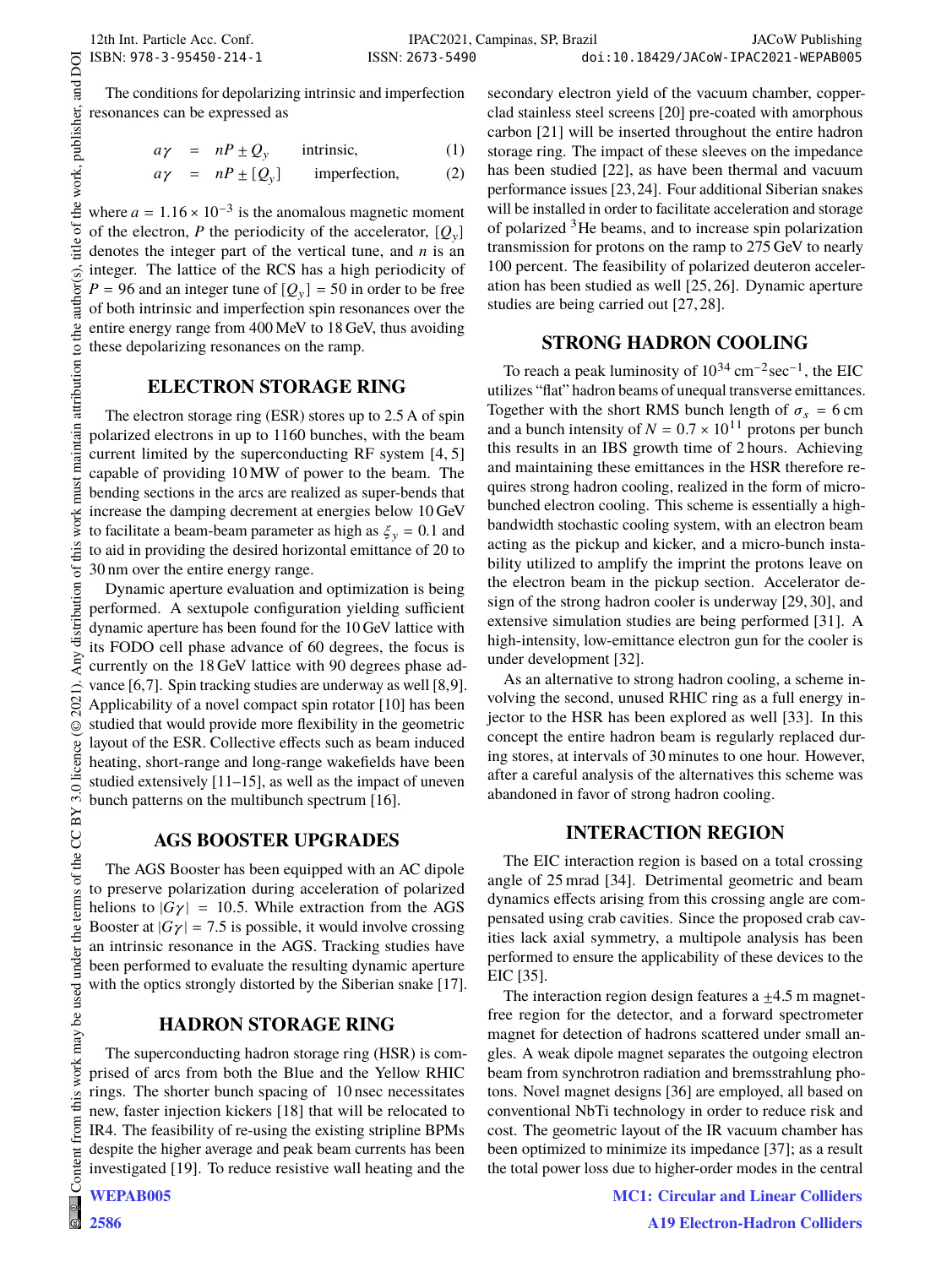and

work,

đ title

 $hor(s)$ .

to the aut

vacuum chamber is expected to be less than 250 W. The vacuum pressure profile has been simulated with SynRad and Molflow+ [38]. Coupling compensation schemes of the detector solenoid have been studied as well [39]. Due to the 25 mrad total crossing angle, the solenoid, which is aligned with the electron beam trajectory, causes vertical closed orbit distortions on the hadron beam that necessitate vertical dipole correctors as well as vertical crab kicks.

A second interaction region [40] with measurement capabilities complementary to those of the first IR [34] is currently being designed.

### **BEAM-BEAM**

To achieve the desired high luminosity both beams have to operate near the beam-beam limit, with beam-beam parameters of  $\xi_e = 0.1$  for electrons and  $\xi_h = 0.015$  for hadrons, respectively. Similar beam-beam parameters have been successfully demonstrated in routine operations at colliders such as KEKB, RHIC, and the LHC. However, many features of the EIC beam-beam interaction have not been demonstrated at any existing facilities, such as crab crossing for hadrons, hadron beams with unequal ("flat") transverse emittances, collisions of beams with vastly different bunch lengths, etc.

Extensive beam-beam simulation studies have been performed to ensure the feasibility of the proposed collision scheme. Parameter scans were performed [41] to minimize the observed proton beam emittance growth in strong-strong simulations. Tune scans were performed to find the optimum working point [42], and the ideal beam size ratio  $\sigma_y / \sigma_x$  at the interaction point [43] was determined as well.

The non-linearity of the crab kick due to the finite RF wavelength of the crab cavities has been identified as a major source of emittance growth. This effect is significantly mitigated by adding a second harmonic (394 MHz) crab cavity system to the fundamental 197 MHz crab cavities [44]. The effect of other imperfections such as spurious dispersion or a less-than-perfect betatron phase advance between the interaction point and the crab cavities has been studied as well [45].

Strong-strong simulations were performed to study the effects of continuous electron bunch replacement on hadron beam emittance growth [46].

## **REFERENCES**

- [1] V. Ranjbar et al., "The RCS Design status for the Electron Ion Collider", presented at the 12th Int. Particle Accelerator Conf. (IPAC'21), Campinas, SP, Brazil, May 2021, paper WEXA04.
- [2] E. Wang *et al.*, "The design of a high charge polarized preinjector for the Electron-Ion Collider", presented at the 12th Int. Particle Accelerator Conf. (IPAC'21), Campinas, SP, Brazil, May 2021, paper TUPAB037.
- [3] G. Park *et al.*, "RF Harmonic Kicker R&D Demonstration and Its Application to the RCS Injection of the EIC", presented at the 12th Int. Particle Accelerator Conf. (IPAC'21), Campinas, SP, Brazil, May 2021, paper WEPAB019.
- [4] R. Rimmer *et al.*, "An Overview of RF Systems for the EIC", presented at the 12th Int. Particle Accelerator publisher, Conf. (IPAC'21), Campinas, SP, Brazil, May 2021, paper MOPAB385.
- [5] F. Marhauser *et al.*, "An SRF Cavity for the EIC Electron Storage Ring", presented at the 12th Int. Particle Accelerator Conf. (IPAC'21), Campinas, SP, Brazil, May 2021, paper  $\overline{\mathbf{h}}$ e TUPAB335.
- [6] Y. Cai *et al.*, "Dynamic Aperture in the Electron Ion Collider optics for one IR", presented at the 12th Int. Particle Accelerator Conf. (IPAC'21), Campinas, SP, Brazil, May 2021, paper TUPAB212.
- [7] D. Marx *et al.*, "Dynamic Aperture Optimization in the EIC Electron Storage Ring with Two Interaction Points", presented at the 12th Int. Particle Accelerator Conf. (IPAC'21), Campinas, SP, Brazil, May 2021, paper TUPAB235.
- [8] F. Lin *et al.*, "Exploration of Spin Tune Modes in the EIC Electron Storage Ring", presented at the 12th Int. Particle Accelerator Conf. (IPAC'21), Campinas, SP, Brazil, May 2021, paper WEPAB035.
- [9] V. Morozov *et al.*, "Evaluation of Polarization Effects of Stochastic Processes in the EIC", presented at the 12th Int. Particle Accelerator Conf. (IPAC'21), Campinas, SP, Brazil, May 2021, paper THPAB034.
- [10] F. Lin *et al.*, "A Compact Spin Rotator for the EIC Electron Storage Ring", presented at the 12th Int. Particle Accelerator Conf. (IPAC'21), Campinas, SP, Brazil, May 2021, paper WEPAB034.
- [11] A. Blednykh et al., "An overview of the collective effects and impedance calculations for the EIC", presented at the 12th Int. Particle Accelerator Conf. (IPAC'21), Campinas, SP, Brazil, May 2021, paper THPAB238.
- [12] G. Wang *et al.*, "Studies of the Short-Range Wakefields for the Electron Storage Ring in the Electron Ion Collider", presented at the 12th Int. Particle Accelerator Conf. (IPAC'21), Campinas, SP, Brazil, May 2021, paper WEPAB032.
- [13] B. Podobedov *et al.*, "EIC Beam Dynamics Effects due to Transverse Monopole Wakefields", presented at the 12th Int. Particle Accelerator Conf. (IPAC'21), Campinas, SP, Brazil, May 2021, paper TUPAB253.
- [14] B. Podobedov *et al.*, "Limiting Coherent Longitudinal Beam Oscillations in the EIC Electron Storage Ring", presented at the 12th Int. Particle Accelerator Conf. (IPAC'21), Campinas, SP, Brazil, May 2021, paper TUPAB254.
- [15] R. Li et al., "Impact of Coherent Beam-Beam Interaction on the Collisionless Damping of the Transverse Coupled-Bunch Instability", presented at the 12th Int. Particle Accelerator Conf. (IPAC'21), Campinas, SP, Brazil, May 2021, paper TUPAB258.
- [16] R. Li *et al.*, "Analysis of Multibunch Spectrum for an Uneven Bunch Distribution in a Storage Ring", presented at the 12th Int. Particle Accelerator Conf. (IPAC'21), Campinas, SP, Brazil, May 2021, paper TUPAB257.
- [17] K. Hock *et al.*, "AGS Dynamic Aperture at Injection of Polarized Protons and Helions", presented at the 12th Int. Particle Accelerator Conf. (IPAC'21), Campinas, SP, Brazil, May 2021, paper MOPAB180.